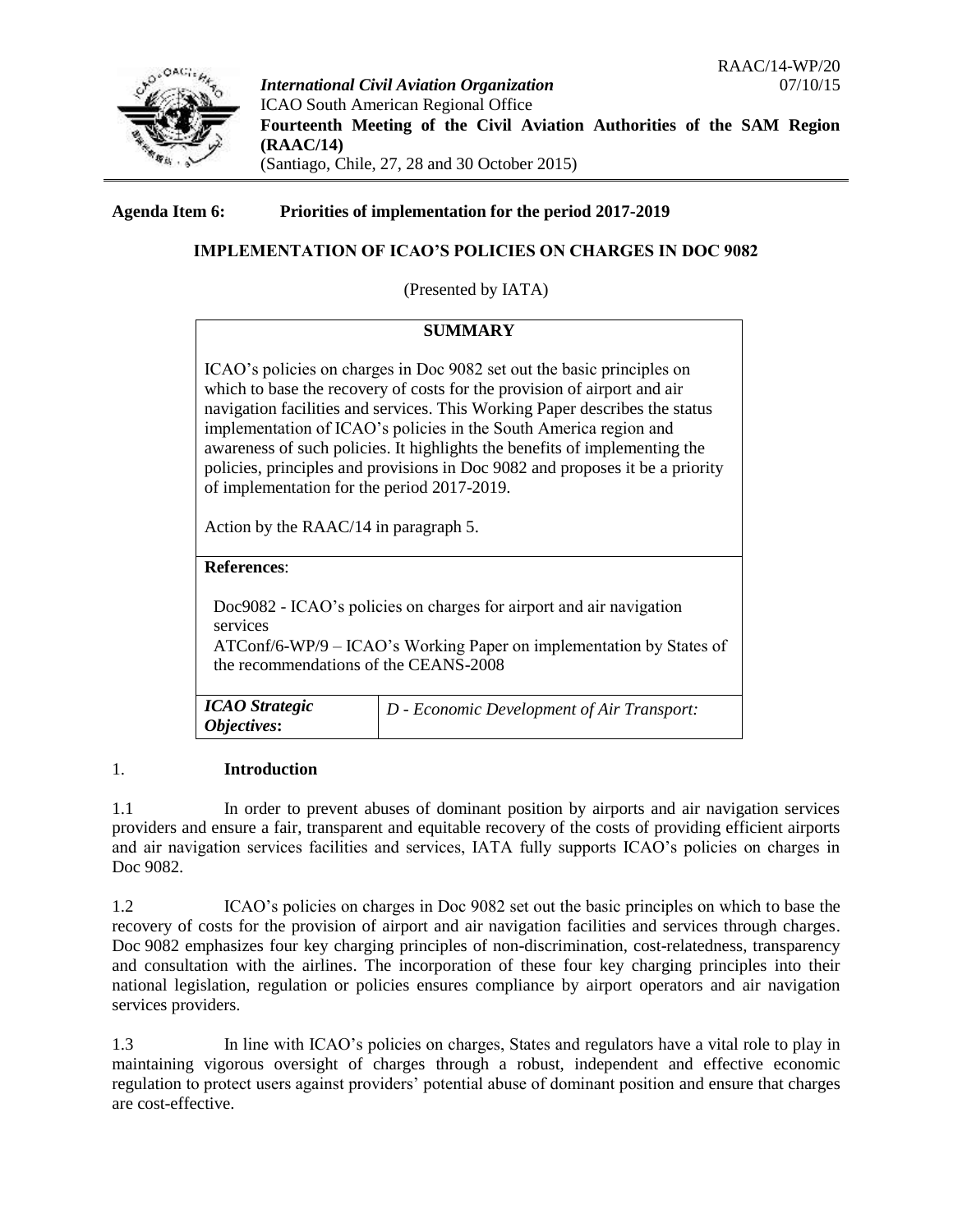### 2. **IMPLEMENTATION OF ICAO'S POLICIES ON CHARGES IN SOUTH AMERICA**

2.1 During the Sixth Worldwide Air Transport Conference (ATConf/6) held in Montréal on March 2013, ICAO reported that its policies on charges in Doc 9082 have been implemented globally in many States, but with a lower implementation rate in the South America region as compared to other ICAO regions (ATConf/6-WP/9 refers):

- only 40 per cent of States in the South America region have implemented economic oversight measures and performance systems for airports and air navigation services providers;
- in South America, 40 percent of airports and 50 percent of ANSPs adhere to ICAO policies on charges, as established in Doc 9082
- South American States claim that 40 percent of airports and 60 percent of ANSPs in the region have a defined and regular consultation with users is in place and that users are consulted on the level and structure of airport and air navigation charges; and
- only 20 per cent of States have adopted the four key charging principles on non-discrimination, cost-relatedness, transparency and consultation with users in national legislation, regulation or policies to ensure compliance by airports.

2.2 The implementation of ICAO's policies on charges and its four key charging principles is also uneven in the South America region. An improved implementation of such policies is needed to ensure that fairness and equity in the determination and allocation of airport and air navigation services costs are in place throughout the South America region.

## 3. **AWARENESS OF ICAO'S POLICIES ON CHARGES IN SOUTH AMERICA**

3.1 In order to raise awareness on the ICAO air transport economic regulatory framework and discuss its implementation globally and in South America, ICAO convened the Second ICAO Air Transport Symposium (IATS/2, held in Montréal in May 2014) and the ICAO Regional Air Transport Conference in the Americas (held in Montego Bay in October 2014).

3.2 At IATS/2, concerns were raised on the proliferation of charges and taxes, and consensus arose on the need for ICAO to continue to take the necessary measures to enhance States' awareness of its policies on charges and promote application more vigorously. During panel discussions at the Symposium attended by representatives of States, the World Bank, IATA and other delegates on funding for safety oversight, it was mentioned that when States are lacking the necessary funding for the safety oversight function, economies of scales through enhanced regional cooperation under the form of regional Safety Oversight Organizations (RSOOs) should be the first step to pursue.

3.3 The Statement on the Development of Air Transport in North America, Central America, the Caribbean and South America adopted by States at Montego Bay on 9 October 2014 specifically calls States to "… endeavour to provide necessary infrastructure of airports and air navigation services to meet the needs of traffics growth and the technical requirements of ICAO, and that the recovery of the costs in providing these services be based on ICAO's policies on charges."